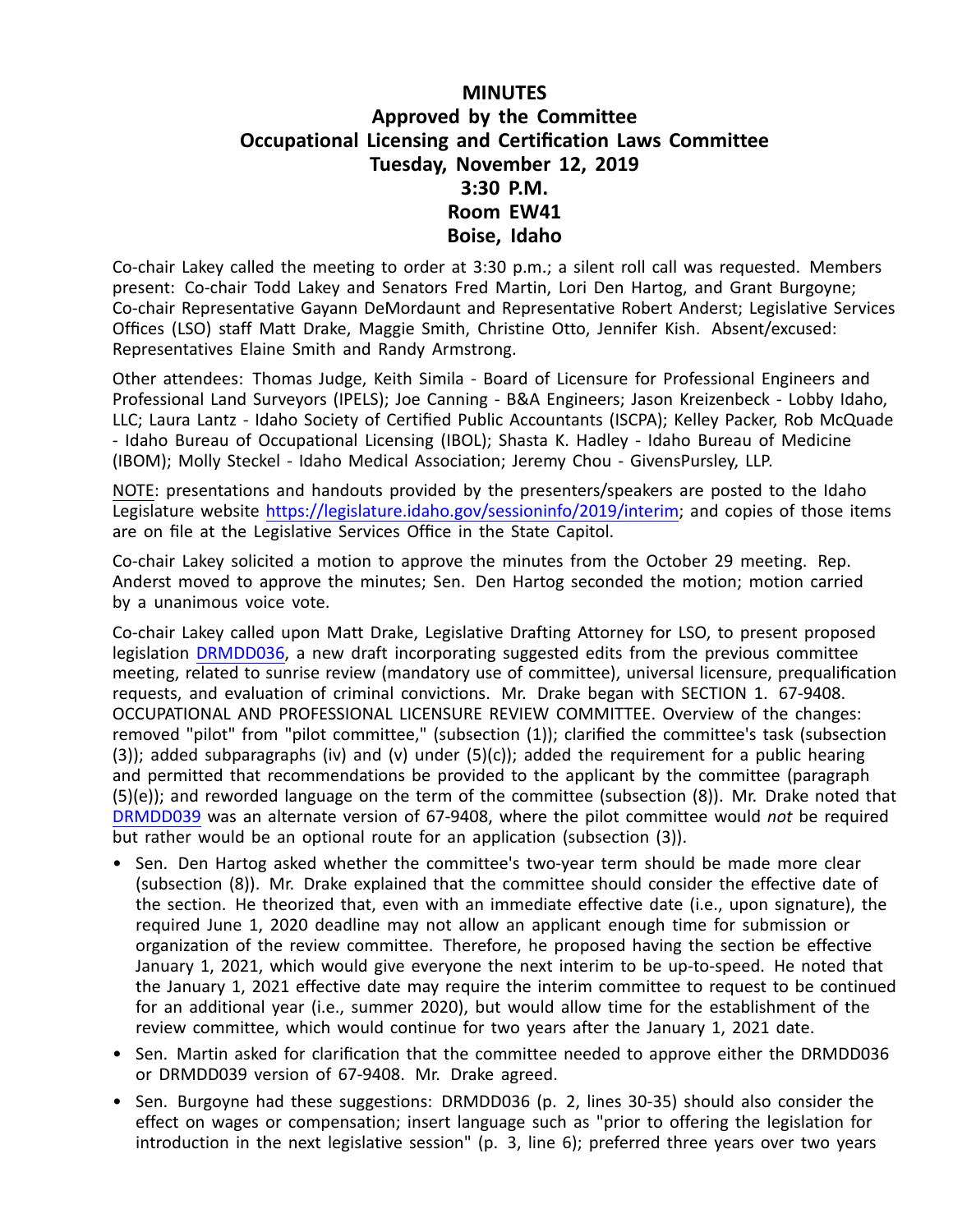and suggested adding an effective date to the legislation - either the January 1 date or upon passage (subsection (8)).

- Co-chair DeMordaunt preferred the mandatory language of DRMDD036, and inquired whether the language on page 3, lines 1-7, was clear enough. Sen. Den Hartog suggested additional language be added to in those lines to clarify that the committee's recommendation(s) was to be submitted to the Pro Tempore and Speaker with the intent of being forwarded to the appropriate germane committee.
- Co-chair Lakey supported the January 1, 2021 effective date, as well as <sup>a</sup> three year duration over two.
- Co-chair DeMordaunt suggested that the proposed legislation state that the committee may meet prior to the January 1, 2021 date to make preparations.
- Rep. Anderst inquired whether there was any additional response from standing committee chairs about the proposed legislation. Co-chair Lakey stated that he would like to have this committee's opinion of the review committee being required or not required before he showed the legislation to other committee chairs. Sen. Martin reported that he continued to be in touch with other committee chairs and would convey the new developments to them.
- Sen. Den Hartog inquired whether the use of "certificate" (DRMDD036 p. 1, line 38 [etc.]) was inaccurate being that the term was often reserved for private entities. Co-chair Lakey noted that there were other levels of verification below licensing and to be wary of those terms.
- Co-chair Lakey summarized that the committee was in favor of <sup>a</sup> January 1, 2021 effective date for the legislation, <sup>a</sup> three-year duration for the committee to operate, and other edits as suggested. He proposed that there should be <sup>a</sup> qualifier on the term "unreasonable" (DRMDD036 - p. 2, line 32), whether positive or negative.

Mr. Drake then spoke on SECTION 2. 67-9409. UNIVERSAL LICENSURE. The edits here: to better define the term "practised" or proof of one's experience (subparagraph (1)(b)); and to better define the term "provisional" or "limited" license (subsection (5)).

- Sen. Burgoyne inquired (subparagraph (1)(b)) about restrictions that required individuals to have education or regional training within the state - desired a more clear statement that such restrictions were not necessary or to be enforced. He also suggested adding the stylistic "(2)" and "(5)" where appropriate in line 29; proffered creating <sup>a</sup> subparagraph (c) at the beginning of line 31; and wondered about restructuring the wording of the clause "including....under this section." (line 27-30) for better clarity. Co-chair Lakey echoed the need for clarity on lines 27-30; possibly ending the first sentence and then beginning the second with "Competency means/includes...."
- Co-chair DeMordaunt supported the need for more clarity in subparagraph (1)(b) regarding continuing education not being required by Idaho; possibly even removing the language. Co-chair Lakey provided that any requirement of continuing education should be for maintaining <sup>a</sup> license rather than obtaining licensure.
- Sen. Burgoyne commented that "unrestricted license" (subparagraph (1)(a)) may incur some gray area since the possibility of <sup>a</sup> letter of censure or <sup>a</sup> letter of reprimand may exist. Additionally, in subparagraph (1)(b), regarding "two of the last five years", he suggested editing the sentence to end "...determined by the licensing board or commission authority." and delete the remainder of the sentence. Co-chair Lakey supported that edit. Rep. Anderst supported having examples that the board could use to determine relevancy, without it being exhaustive.
- Sen. Den Hartog agreed with the edit to end the sentence as suggested by Sen. Burgoyne and Co-chair Lakey (subparagraph  $(1)(b)$ ) and wanted the language to be clear that the continuing education reference was in relation to the original state not Idaho.

Mr. Drake then discussed SECTION 3. 67-9410. PREQUALIFICATION REQUESTS. He noted the edits here were: to increase the time allowed for a hearing/response to occur 60 days rather than 30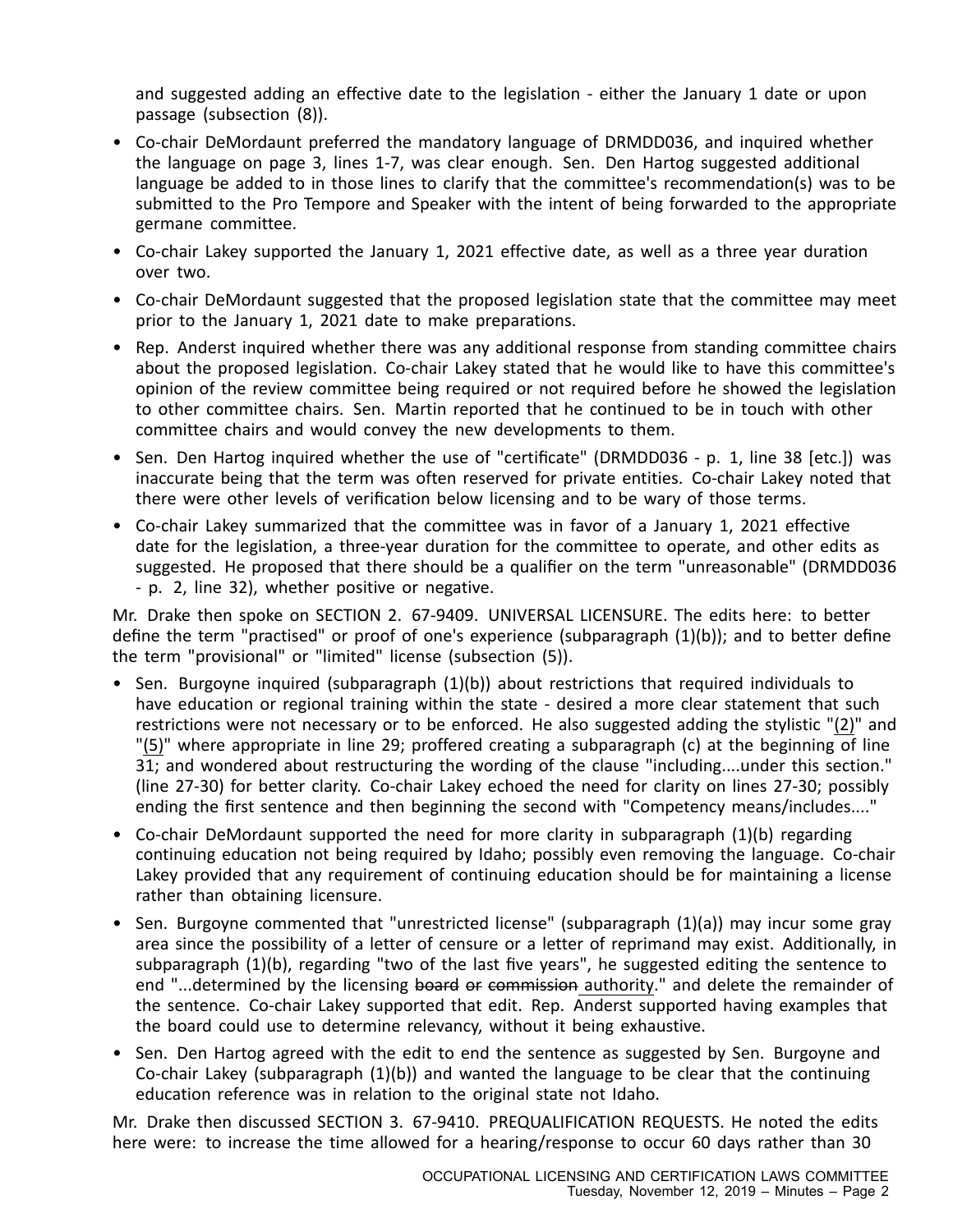days (subsection (2)); and to allow <sup>a</sup> licensing authority to look at other facts and circumstances (subsection (3)).

- Sen. Burgoyne raised the question whether there existed <sup>a</sup> crime that would automatically disqualify an individual from <sup>a</sup> profession. He remarked that no such crime could be identified and hence shouldn't all crimes be considered for relevancy and that there could not be an exhaustive list published. He suggested to replace "would likely" (p. 5, line 5) with either "might," "may," or "should." Co-chair Lakey and Sen. Martin felt that there did exist some crimes that should be enumerated but did not proffer examples at the time. Co-chair DeMordaunt expressed concern that, without such guidance, how was the proposed legislation helpful to the licensing authorities; and, there should be <sup>a</sup> process to assist the licensing authorities and applicants.
- Rep. Anderst inquired how realistic or helpful <sup>a</sup> list of disqualifying crimes would be. Ms. Kelley Packer, Bureau Chief of IBOL, noted that most licensing authorities already deal with those situations. A process existed where individuals disclosed their history, which the licensing authorities investigated. Her concerns with <sup>a</sup> list were that it might discourage individuals from even attempting to apply.
- Co-chair DeMordaunt inquired whether the change to 60 days for <sup>a</sup> response was realistic. Chief Packer reported that it seemed reasonable, possibly to word it "sixty (60) days or the next meeting," which would be helpful to those that meet only once <sup>a</sup> year, biannually, or quarterly.
- Sen. Martin asked whether Chief Packer had reviewed the proposed language and was she in favor of it. Chief Packer reported that she had been able to review it and was in support of it as presented.
- Sen. Den Hartog remarked that <sup>a</sup> list of crimes that precluded one from licensure was contradictory to the intent of the committee trying to encourage individuals to seek approval. She requested that legislative language to encourage individuals to apply be added rather than having subsection (4) included. Co-chair DeMordaunt encourage having <sup>a</sup> statement of intent that <sup>a</sup> prequalification must be done.
- Co-chair Lakey supported adding <sup>a</sup> statement on the intent and summarized that the committee was in favor of removing subsection (4). Sen. Den Hartog agreed with the removal of subsection (4), in consideration that the licensing authorities were already making judgements without such a list.
- Rep. Anderst raised the concern that licensing authorities needed to be comfortable with the process and any liability they may incur. Mr. Drake shared information about <sup>a</sup> program created in Ohio that addressed the issue of liability for licensing authorities known as <sup>a</sup> [CQE](https://legislature.idaho.gov/wp-content/uploads/sessioninfo/2019/interim/191112_olcl_Ohio CQE_information.pdf) (certificate of qualification for employment.) He noted that employers were always going to be concerned about negligence even if safety-net programs were implemented.

The last item for this draft was SECTION 4. 67-9411. EVALUATION OF CRIMINAL CONVICTIONS. Mr. Drake noted that the language changes were mainly about leaving discretion with the licensing authorities to determine whether the crime was relevant to the profession.

- Co-chair Lakey preferred to have markers of relevancy within the proposed language (e.g., nature of the conviction, time elapsed since crime, conduct since crime, etc.)
- Sen. Burgoyne suggested to strike (line 17) "<del>unless the crime for which the applicant was</del> convicted is" and insert "unless such conviction is currently" and then insert after "relevant to the" "applicant's fitness to perform the"; to insert applicant's fitness to perform the after "relevant to the" (line 22). He also noted that the concept should be worked into line 32.
- Rep. Anderst queried the use of "automatically deny" (line 14) rather than <sup>a</sup> normal deny. Mr. Drake suggested to remove "automatically" and it would be just as effective.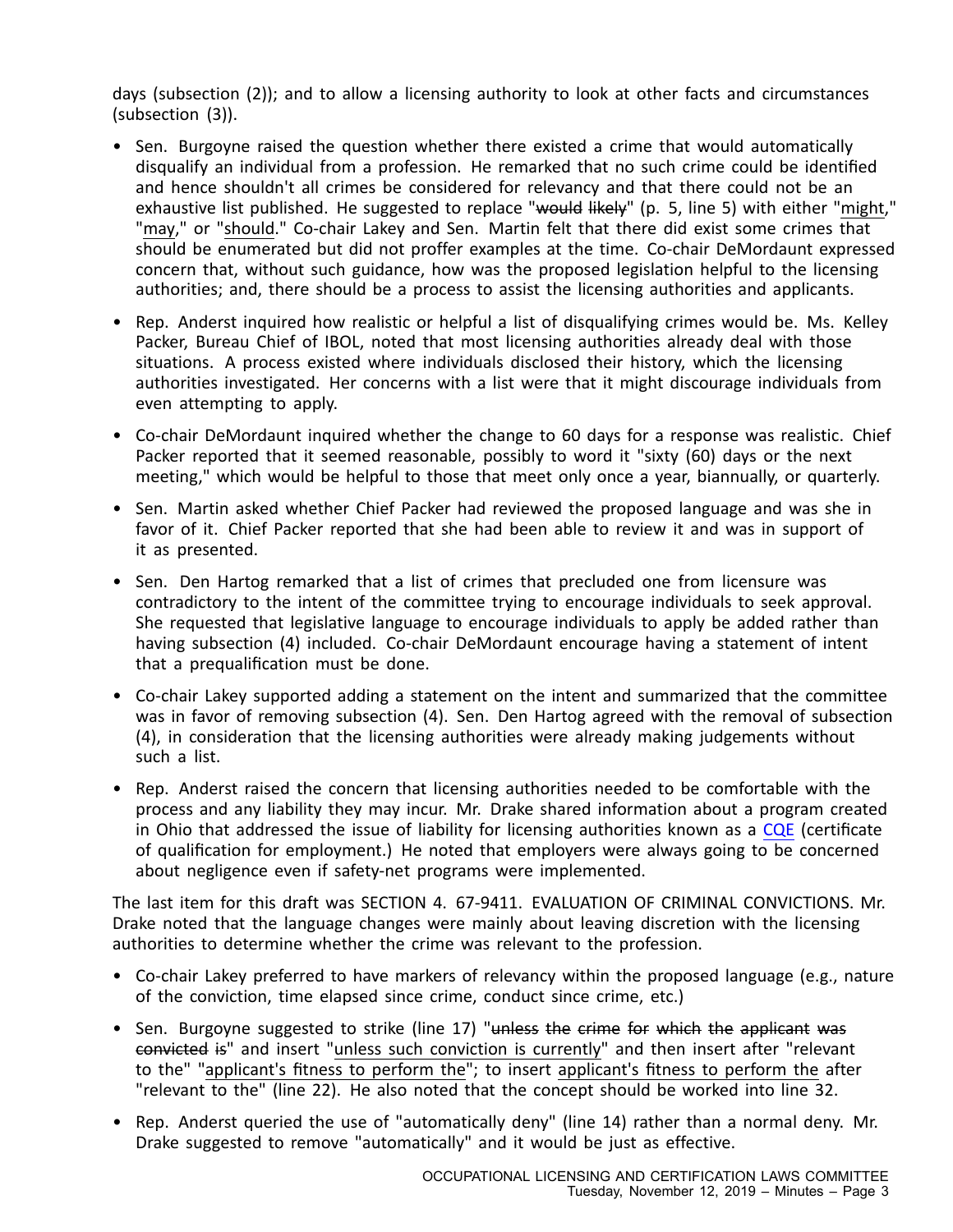• Co-chair DeMordaunt suggested the use of "solely" for "automatically"; and wondered whether the phrase "public safety" should be included in the language to reinforce the intent of the legislation.

Mr. Drake's final discussion was [DRMDD042,](https://legislature.idaho.gov/wp-content/uploads/sessioninfo/2019/interim/191112_olcl_MDD042 - removal of moral turpitude language from Idaho Code.pdf) which related to removal of the language "moral turpitude" from the Idaho Code. Mr. Drake noted that earlier attempts to remove phrasing dealt only with Title 54, whereas this version included all titles. He noted that the phrasing "moral character" (appears 65x in Idaho Code) and would need to be addressed likewise.

- Sen. Burgoyne raised concern about amending language in Section 3-301, Idaho Code, cautioning to review that section with the courts before doing so.
- Sen. Martin addressed the complexity of comprehending each section/topic where the changes were proposed and being comfortable that accepting that change would not cause unknown affects. Sen. Burgoyne requested that <sup>a</sup> list be provided to explain what profession was being discussed for each section of DRMDD042. Mr. Drake made <sup>a</sup> note to provide such list.

At 5:00 p.m., Co-chair Lakey noted that there were individuals signed-in for public testimony. He requested that Mr. Joe Canning be the first to approach the podium and share his comments. Mr. Canning identified himself as the president of *B&A Engineers*, <sup>a</sup> consulting company, and was also president of the Idaho Society of Professional Engineers, though he was not here on ISPE's directive. He noted that his experience and training allowed him to share that it was important to know that Idaho dirt was different than in other states, and that the training to know such things varied from state to state. While he supported efforts to provide <sup>a</sup> larger employee pool, he feared lowering any training standards of the profession. He felt that one's competency was paramount.

- Co-chair DeMordaunt asked whether there were other manners of training to ensure that such knowledge was transferred or gained. Mr. Canning noted that there were state specific exams available to test for such knowledge, though Idaho did not have an exam. He felt that experience learned during <sup>a</sup> mentoring opportunity was very beneficial. Co-chair DeMordaunt inquired whether one's scope of practice was relevant and whether it was an employer's responsibility to ensure that its employees received the appropriate training. Mr. Canning noted that he was not part of the licensing board and so could not speak to how one's scope of practice would be evaluated. He felt it was important for an employer to assure that local mentoring was occurring and yet feared that such was not happening with sole-proprietor or mega-sized firms.
- Rep. Anderst inquired whether the addition of language requiring the demonstration "of competency relevant to local experience" was needed [67-9409 (1)(b)]. Mr. Canning agreed that such was the case; possibly even requiring <sup>a</sup> residency before licensing. Sen. Burgoyne suggested language be added in subsection (5) [67-9409] to require supervision for those receiving <sup>a</sup> limited license. Mr. Canning noted that provisional licensing might not work for his profession; one could not place <sup>a</sup> "provisional" stamp on plans, or provide "provisional" plans, and that he was concerned with the public's perspective.

Ms. Molly Steckel was called next and identified herself as <sup>a</sup> member of the Idaho Medical Association. She noted that the association was most concerned with how a limited license would play-out for providers within the medical field. She explained that there were multiple types of licensure within the various fields of medicine. She noted that the licensing boards were concerned about members' time and additional costs that might occur with possible required supervision or mentor. There was also the inability of the public to understand who was or who was not on <sup>a</sup> limited license.

• Sen. Martin inquired how the current process would be altered if the draft language was adopted. Ms. Steckel remarked that she could not really speak to that aspect and would rather have other more knowledgeable members answer that. Sen. Martin commented that he would like to have that information - as well as from other professions - before he could make <sup>a</sup> vote.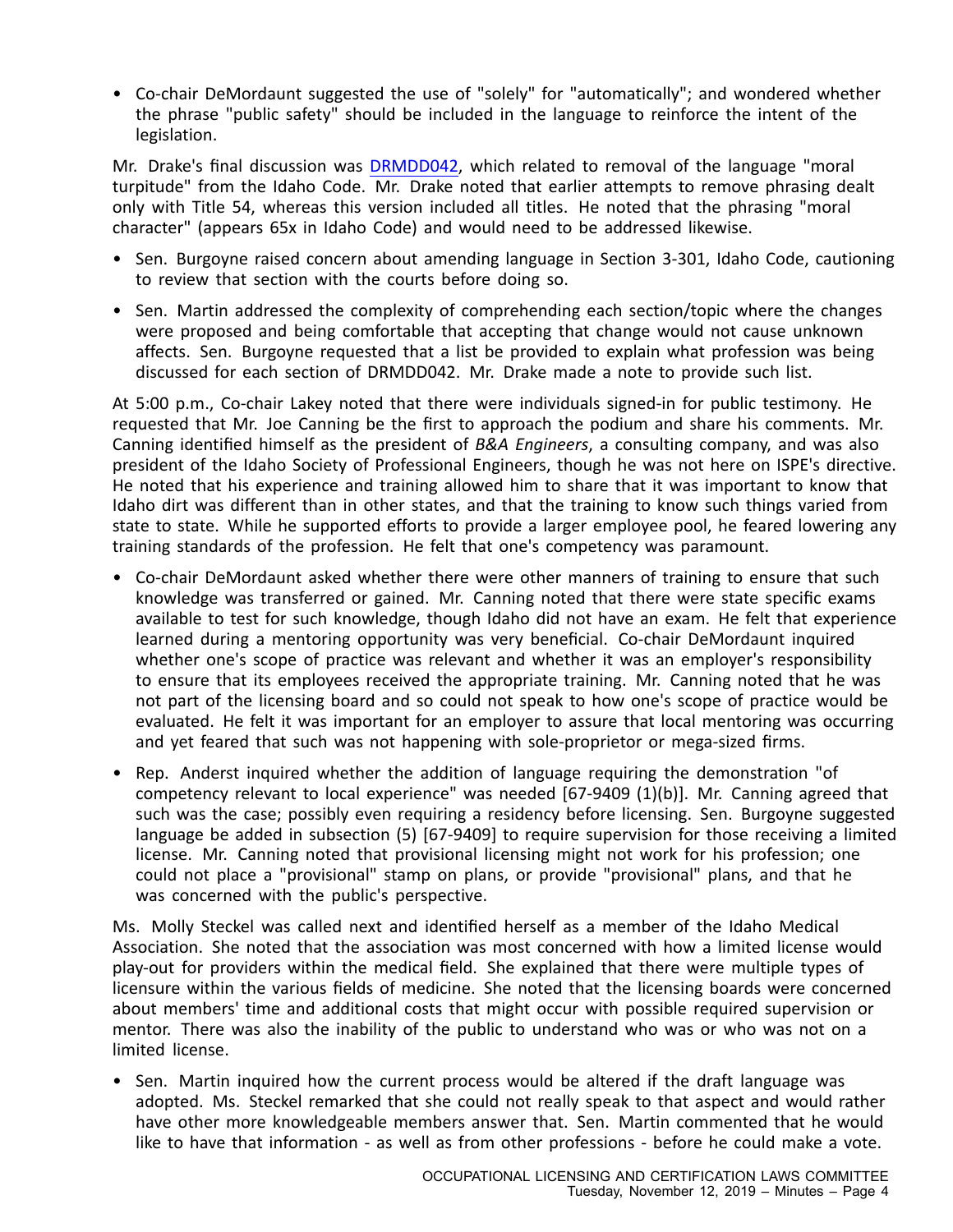- Rep. Anderst inquired how many different state licenses existed within the health care field. Ms. Steckel reported that there existed <sup>a</sup> license for nearly every type of provider or practitioner within the many layers of health care and she shared <sup>a</sup> multitude of examples.
- Sen. Den Hartog asked about the IMA's efforts to encourage individuals to apply or to expedite licenses in order to fill the shortage of health care providers. Ms. Steckel explained that Idaho was <sup>a</sup> member of the medical compact, believing that it was mostly nursing and physicians that were members of that compact. She reported that the Idaho Board of Medicine (IBOM) had recently adopted <sup>a</sup> new process intended to expedite the licensing time of physician assistants, which was reportedly taking 6-9 months currently.
- Sen. Burgoyne encouraged Ms. Steckel to have the IMA follow-up with the committee on questions about the proposed language. He wondered if IBOM could explain the differences between Idaho's training requirements and the qualifications of other states; what were the differences for regionally accredited doctors - who go out of state to practice - that come to take an exam, whether there were functional differences between the states that would cause IBOM to hesitate in licensing an individual; and, finally, compacts - what professions were we really talking about when compacts are mentioned. Ms. Steckel noted that IBOM represented the physicians and did not actually deal with the licensure. She reported that there were national exams for physicians, rather than state exams, and the exams must be repeated every ten years in addition to annual trainings. Sen. Burgoyne inquired how Idaho treated individuals who trained at off-shore medical schools in regards to licensure. Ms. Steckel reported that states did have different guidelines/requirements for such situations. Sen. Burgoyne then questioned whether IBOM was concerned about the amount of time it would take to supervise an individual with <sup>a</sup> limited license. Ms. Steckel observed that there was already proactive supervision occurring for the PAs but that <sup>a</sup> limited license may require additional expectations of that supervision.

Lastly, the committee called upon Jeremy Chou, who identified he was with GivensPursley and represented the American Council of Engineering Companies (ACEC). Mr. Chou expressed concern about phrasing from an earlier example of proposed language on universal licensure that allowed an individual to be licensed by the state of Idaho even if the individual's scope of practice was limited, which therefore warranted <sup>a</sup> limited license. He noted that there were other methods that allowed for licensing reciprocity in addition to compacts.

- Sen. Den Hartog inquired whether Idaho engineers had an existing reciprocity agreement with other states and, if so, how many existed. Mr. Chou reported that there were such agreements. Mr. Keith Simila, Executive Director of the Board of Licensure for Professional Engineers and Professional Land Surveyors (IPELS), commented that there existed <sup>a</sup> comity licensure, which was similar to reciprocity licensure, specifically that if your state board would license an engineer without additional exams the same as Idaho would, then Idaho will issue <sup>a</sup> license. He noted that this was recognized by all 50 states and 5 territories on the condition that the engineer also met the national standards. Sen. Den Hartog asked for more clarity about the difference of sitting for an exam to receive <sup>a</sup> license and applying for licensure by comity. Mr. Simila explained that licensure by exam was awarded when an individual passed the exam - with no caveats; <sup>a</sup> comity license was issued when an individual did not pass the national exam, did not satisfactorily complete <sup>a</sup> 4-year training, had <sup>a</sup> complaint on their record, or was attempting to transfer <sup>a</sup> license to <sup>a</sup> different state where standards were not comparable. He remarked that Jeremy's mention of the Pennsylvania law [HB 1172 (2019); P.L. 292, 2019-41] allowed for when <sup>a</sup> state already had <sup>a</sup> provision or reciprocity in play.
- Sen. Burgoyne remarked that it appeared that IPEL already had <sup>a</sup> process for universal licensure and inquired how the proposed language would affect IPEL's current process in <sup>a</sup> negative manner or would endanger the public. Mr. Simila shared that the concern was on the 10% that was already being reviewed by the board, and the hope was that the committee would consider the Pennsylvania law's provision as <sup>a</sup> model.